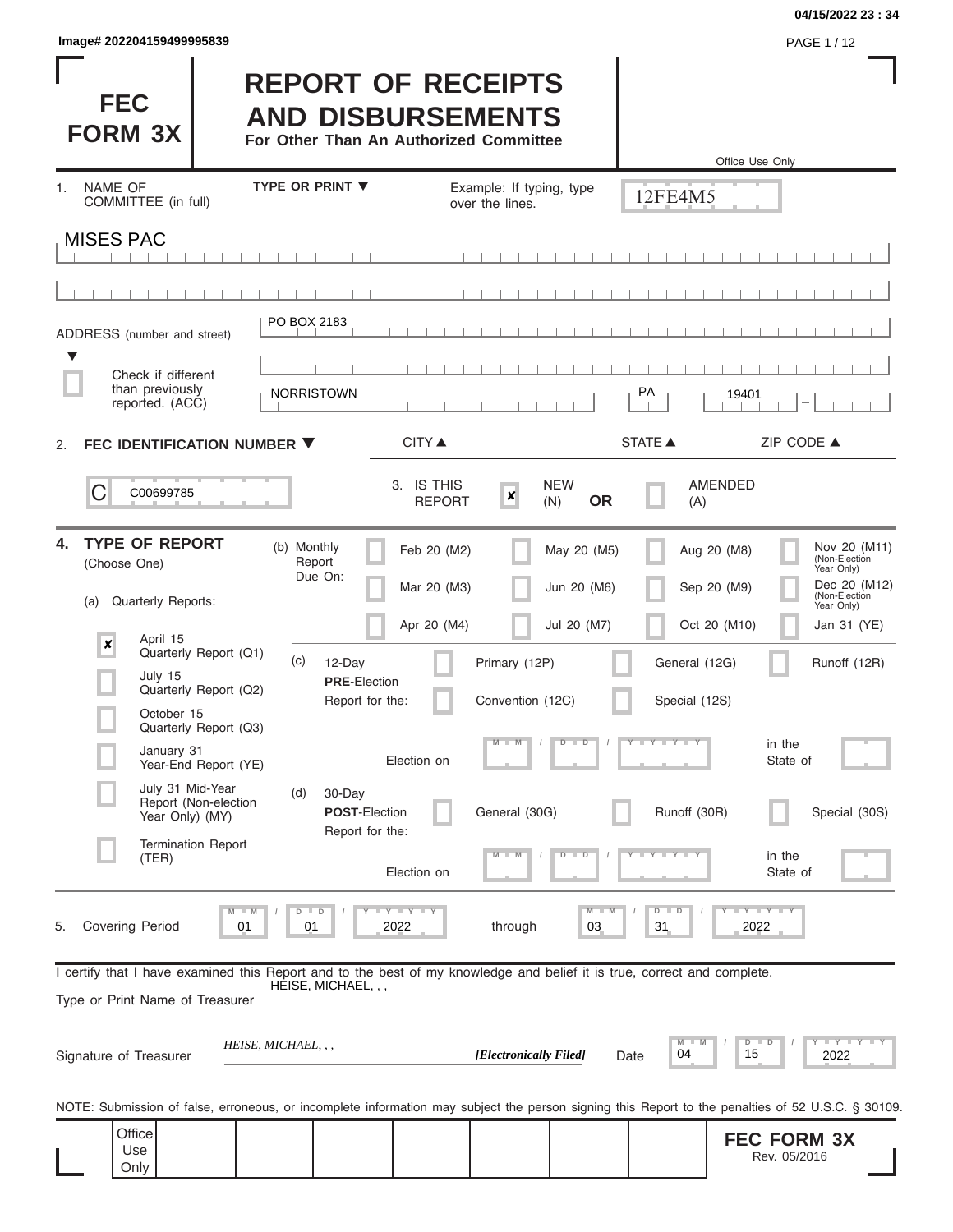|    | Image# 202204159499995840                                                                             |                                                      |                                                 |
|----|-------------------------------------------------------------------------------------------------------|------------------------------------------------------|-------------------------------------------------|
|    | FEC Form 3X (Rev. 05/2016)                                                                            | <b>SUMMARY PAGE</b><br>OF RECEIPTS AND DISBURSEMENTS | Page 2                                          |
|    | Write or Type Committee Name                                                                          |                                                      |                                                 |
|    | <b>MISES PAC</b>                                                                                      |                                                      |                                                 |
|    | M<br>01<br>Report Covering the Period:<br>From:                                                       | Y TYT<br>$D$ $D$<br>M<br>01<br>2022                  | D<br>31<br>2022<br>03<br>To:                    |
|    |                                                                                                       | <b>COLUMN A</b><br><b>This Period</b>                | <b>COLUMN B</b><br><b>Calendar Year-to-Date</b> |
| 6. | Cash on Hand<br>(a)<br>$-Y - Y - Y$<br>January 1,<br>2022                                             |                                                      | 13810.61                                        |
|    | Cash on Hand at<br>(b)<br>Beginning of Reporting Period                                               | 13810.61                                             |                                                 |
|    | Total Receipts (from Line 19)<br>(c)                                                                  | 95120.63                                             | 95120.63                                        |
|    | Subtotal (add Lines 6(b) and<br>(d)<br>6(c) for Column A and Lines<br>$6(a)$ and $6(c)$ for Column B) | 108931.24                                            | 108931.24                                       |
| 7. | Total Disbursements (from Line 31)                                                                    | 45777.55                                             | 45777.55                                        |
| 8. | Cash on Hand at Close of<br><b>Reporting Period</b><br>(subtract Line $7$ from Line $6(d)$ )          | 63153.69                                             | 63153.69                                        |
| 9. | Debts and Obligations Owed TO<br>the Committee (Itemize all on<br>Schedule C and/or Schedule D)       | 0.00                                                 |                                                 |
|    | 10. Debts and Obligations Owed BY<br>the Committee (Itemize all on<br>Schedule C and/or Schedule D)   | T.<br>0.00                                           |                                                 |

This committee has qualified as a multicandidate committee. (see FEC FORM 1M)

### **For further information contact:**

Federal Election Commission 999 E Street, NW Washington, DC 20463

Toll Free 800-424-9530 Local 202-694-1100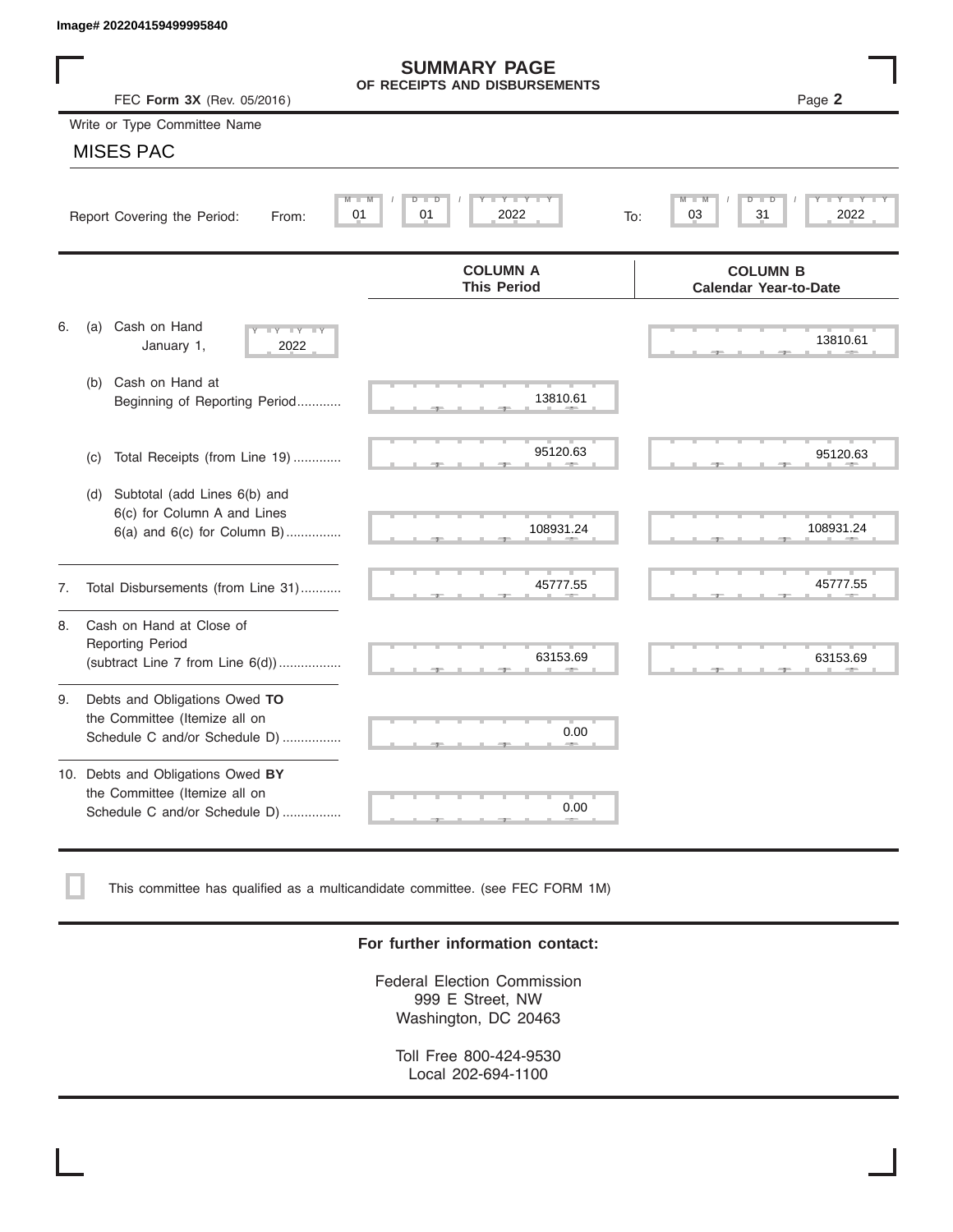## **DETAILED SUMMARY PAGE**

## MISES PAC

| Image# 202204159499995841                             |                                                             |                                                                      |
|-------------------------------------------------------|-------------------------------------------------------------|----------------------------------------------------------------------|
|                                                       | <b>DETAILED SUMMARY PAGE</b>                                |                                                                      |
| FEC Form 3X (Rev. 05/2016)                            | of Receipts                                                 | Page 3                                                               |
| Write or Type Committee Name                          |                                                             |                                                                      |
| <b>MISES PAC</b>                                      |                                                             |                                                                      |
| $M - M$<br>01<br>Report Covering the Period:<br>From: | $I - Y - I - Y - I - Y$<br>$\Box$<br>D<br>2022<br>01<br>To: | $-1$ $-1$ $-1$ $-1$ $-1$<br>M<br>$D$ $\Box$<br>ח<br>03<br>31<br>2022 |
| I. Receipts                                           | <b>COLUMN A</b><br><b>Total This Period</b>                 | <b>COLUMN B</b><br><b>Calendar Year-to-Date</b>                      |
| 11. Contributions (other than loans) From:            |                                                             |                                                                      |
| Individuals/Persons Other<br>(a)                      |                                                             |                                                                      |
| <b>Than Political Committees</b>                      | 95120.63                                                    |                                                                      |
| Itemized (use Schedule A)<br>(i)                      |                                                             | 95120.63                                                             |
|                                                       | 0.00                                                        | 0.00                                                                 |
| (iii) TOTAL (add                                      |                                                             |                                                                      |
| Lines $11(a)(i)$ and $(ii)$                           | 95120.63                                                    | 95120.63                                                             |
|                                                       |                                                             |                                                                      |
| Political Party Committees<br>(b)                     | 0.00                                                        | 0.00                                                                 |
| <b>Other Political Committees</b><br>(C)              |                                                             |                                                                      |
|                                                       | 0.00                                                        | 0.00                                                                 |
| Total Contributions (add Lines<br>(d)                 |                                                             |                                                                      |
| $11(a)(iii)$ , (b), and (c)) (Carry                   |                                                             | 95120.63                                                             |
|                                                       | 95120.63                                                    |                                                                      |
| 12. Transfers From Affiliated/Other                   | 0.00                                                        | 0.00                                                                 |
|                                                       |                                                             |                                                                      |
|                                                       | 0.00                                                        | 0.00                                                                 |
|                                                       |                                                             |                                                                      |
| 14. Loan Repayments Received                          | 0.00                                                        | 0.00                                                                 |
| 15. Offsets To Operating Expenditures                 |                                                             |                                                                      |
| (Refunds, Rebates, etc.)                              |                                                             |                                                                      |
| (Carry Totals to Line 37, page 5)                     | 0.00                                                        | 0.00                                                                 |
| 16. Refunds of Contributions Made                     |                                                             |                                                                      |
| to Federal Candidates and Other                       |                                                             |                                                                      |
| Political Committees                                  | 0.00                                                        | 0.00                                                                 |
| 17. Other Federal Receipts                            |                                                             |                                                                      |
| 18. Transfers from Non-Federal and Levin Funds        | 0.00                                                        | 0.00                                                                 |
| (a) Non-Federal Account                               |                                                             |                                                                      |
|                                                       | 0.00                                                        | 0.00                                                                 |
|                                                       |                                                             |                                                                      |
| (b) Levin Funds (from Schedule H5)                    | 0.00                                                        | 0.00                                                                 |
|                                                       |                                                             |                                                                      |
| (c) Total Transfers (add $18(a)$ and $18(b)$ )        | 0.00                                                        | 0.00                                                                 |
|                                                       | an a                                                        |                                                                      |
| 19. Total Receipts (add Lines 11(d),                  |                                                             |                                                                      |
| 12, 13, 14, 15, 16, 17, and 18(c))▶                   | 95120.63                                                    | 95120.63                                                             |
|                                                       |                                                             |                                                                      |
| 20. Total Federal Receipts                            |                                                             |                                                                      |
| (subtract Line 18(c) from Line 19) ▶                  | 95120.63                                                    | 95120.63                                                             |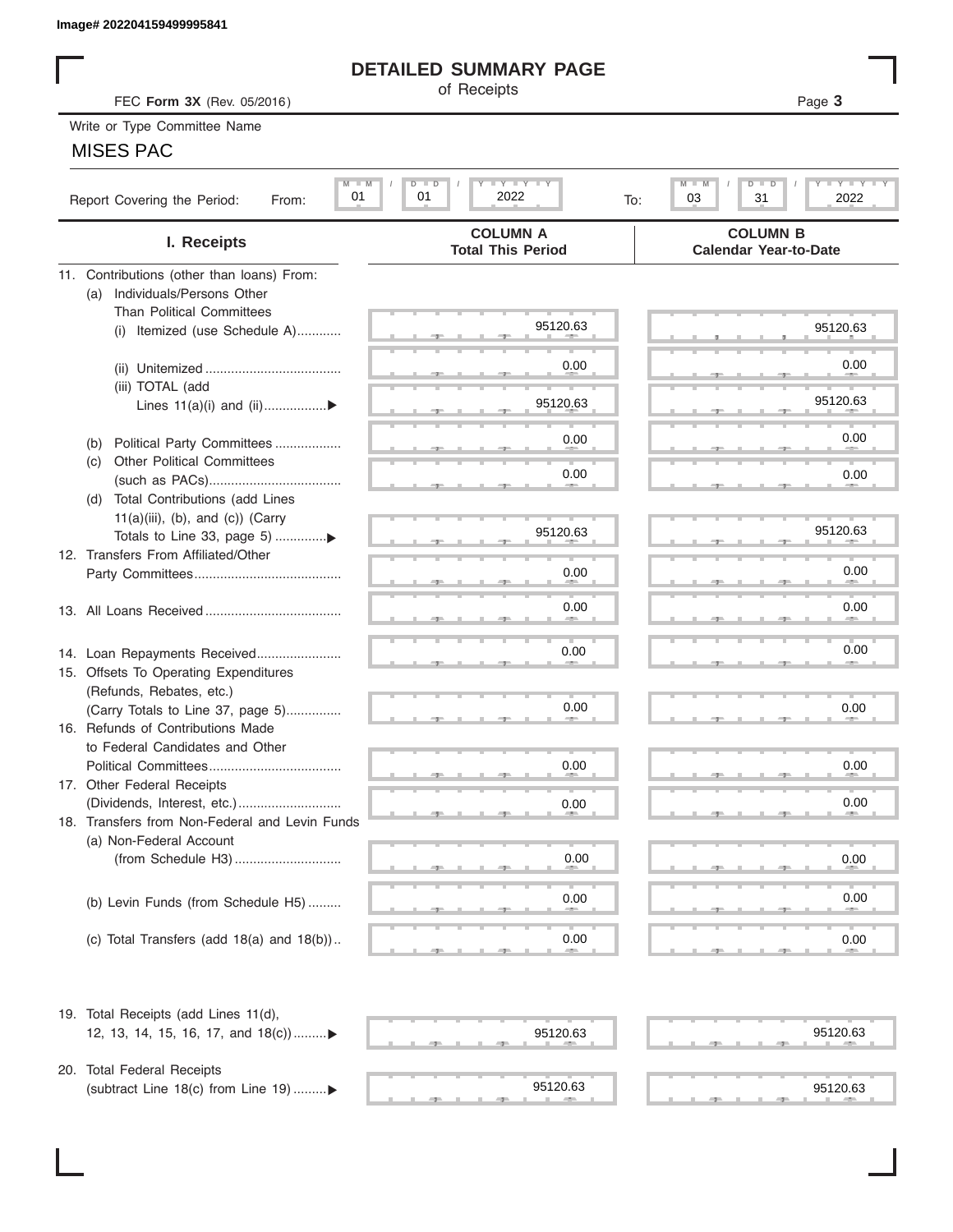I

## **DETAILED SUMMARY PAGE**

of Disbursements

| FEC Form 3X (Rev. 05/2016)                                                                       |                                             | Page 4                                          |
|--------------------------------------------------------------------------------------------------|---------------------------------------------|-------------------------------------------------|
| II. Disbursements                                                                                | <b>COLUMN A</b><br><b>Total This Period</b> | <b>COLUMN B</b><br><b>Calendar Year-to-Date</b> |
| 21. Operating Expenditures:<br>(a) Allocated Federal/Non-Federal<br>Activity (from Schedule H4)  |                                             |                                                 |
| (i)                                                                                              | 0.00                                        | 0.00                                            |
| Non-Federal Share<br>(ii)                                                                        | 0.00                                        | 0.00                                            |
| (b) Other Federal Operating                                                                      | 45777.55                                    | 45777.55                                        |
| (c) Total Operating Expenditures<br>(add 21(a)(i), (a)(ii), and (b))  ▶                          | 45777.55                                    | 45777.55                                        |
| 22. Transfers to Affiliated/Other Party                                                          | 0.00                                        | 0.00                                            |
| 23. Contributions to<br>Federal Candidates/Committees<br>and Other Political Committees          |                                             | 0.00                                            |
| 24. Independent Expenditures                                                                     | 0.00                                        |                                                 |
| 25. Coordinated Party Expenditures                                                               | 0.00                                        | 0.00                                            |
| $(52 \text{ U.S.C. }$ § 30116(d))                                                                | 0.00<br><b>SERVICE</b>                      | 0.00                                            |
| 26. Loan Repayments Made                                                                         | 0.00                                        | 0.00                                            |
| 28. Refunds of Contributions To:                                                                 | 0.00                                        | 0.00                                            |
| (a) Individuals/Persons Other<br>Than Political Committees                                       | 0.00                                        | 0.00                                            |
| Political Party Committees<br>(b)                                                                | 0.00                                        | 0.00                                            |
| <b>Other Political Committees</b><br>(c)                                                         | 0.00                                        | 0.00                                            |
| <b>Total Contribution Refunds</b><br>(d)<br>(add Lines 28(a), (b), and (c))                      | 0.00                                        | 0.00                                            |
| 29. Other Disbursements (Including                                                               | 0.00                                        | 0.00                                            |
| 30. Federal Election Activity (52 U.S.C. § 30101(20))<br>(a) Allocated Federal Election Activity |                                             |                                                 |
| (from Schedule H6)                                                                               |                                             |                                                 |
|                                                                                                  | 0.00                                        | 0.00                                            |
| (ii) "Levin" Share<br>Federal Election Activity Paid<br>(b)                                      | 0.00                                        | 0.00                                            |
| Entirely With Federal Funds<br>Total Federal Election Activity (add                              | 0.00                                        | 0.00                                            |
| (C)<br>Lines $30(a)(i)$ , $30(a)(ii)$ and $30(b))$                                               | 0.00                                        | 0.00                                            |
| 31. Total Disbursements (add Lines 21(c), 22,                                                    |                                             |                                                 |
| 23, 24, 25, 26, 27, 28(d), 29 and 30(c))                                                         | 45777.55                                    | 45777.55                                        |
| 32. Total Federal Disbursements<br>(subtract Line 21(a)(ii) and Line 30(a)(ii)                   |                                             |                                                 |
|                                                                                                  | 45777.55                                    | 45777.55                                        |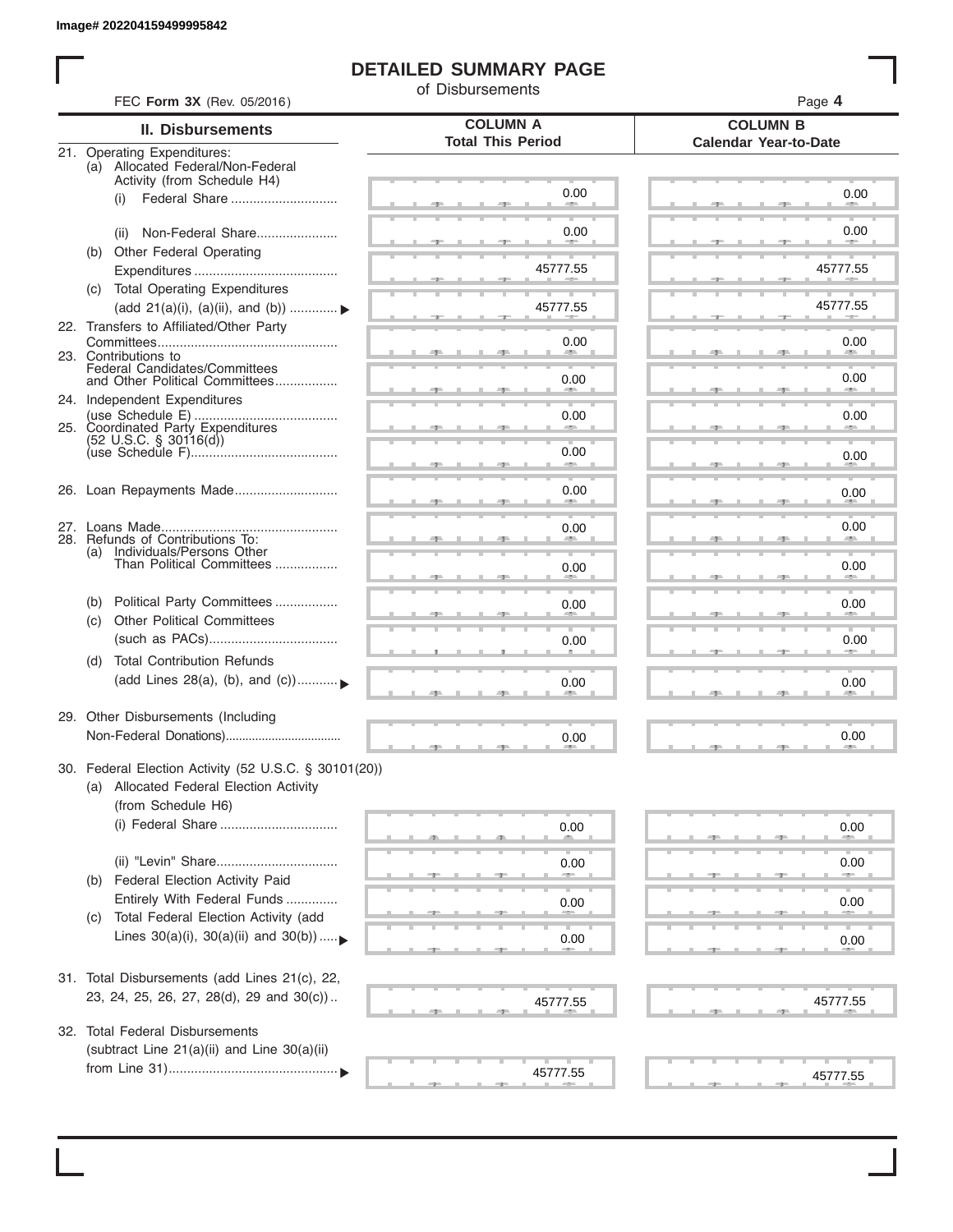### **DETAILED SUMMARY PAGE**

of Disbursements

FEC **Form 3X** (Rev. 05/2016) **Page 5 Product CO Product CO Page 5** 

|  | <b>III. Net Contributions/</b> |  |
|--|--------------------------------|--|
|  | <b>Operating Expenditures</b>  |  |

#### **COLUMN A Total This Period**

#### **COLUMN B Calendar Year-to-Date**

| 33. Total Contributions (other than loans) |  |
|--------------------------------------------|--|
| 34. Total Contribution Refunds             |  |
|                                            |  |
| 35. Net Contributions (other than loans)   |  |
| (subtract Line 34 from Line 33)            |  |
| 36. Total Federal Operating Expenditures   |  |
| (add Line 21(a)(i) and Line 21(b))         |  |
| 37. Offsets to Operating Expenditures      |  |
|                                            |  |
| 38. Net Operating Expenditures             |  |
|                                            |  |

| 95120.63 | 95120.6         |
|----------|-----------------|
|          |                 |
| 0.00     | 0.0             |
| -        |                 |
| 95120.63 | 95120.6         |
|          |                 |
| 45777.55 | 45777.5         |
|          |                 |
| 0.00     | 0. <sub>C</sub> |
| --       | --              |
| 45777.55 | 45777.5         |
|          |                 |

|       | 95120.63                  | 95120.63           |
|-------|---------------------------|--------------------|
|       | 0.00<br><b>All Street</b> | 0.00<br><b>AND</b> |
|       | 95120.63<br>п.            | 95120.63<br>a.     |
|       | 45777.55                  | 45777.55           |
|       | 0.00                      | 0.00               |
| $-7-$ | 45777.55                  | 45777.55           |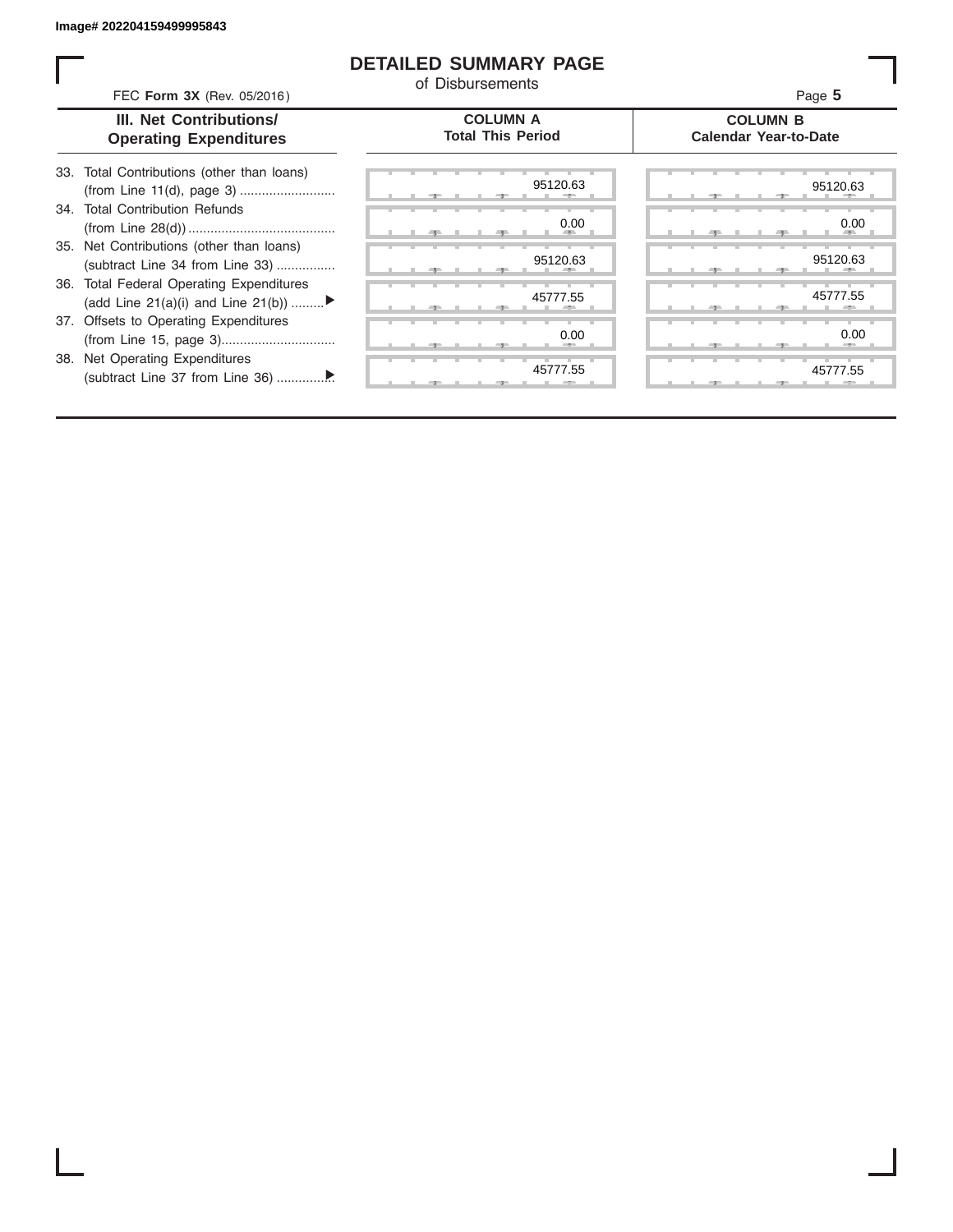#### **Image# 202204159499995844**

|                          | <b>SCHEDULE A (FEC Form 3X)</b> |
|--------------------------|---------------------------------|
| <b>ITEMIZED RECEIPTS</b> |                                 |

| SCHEDULE A (FEC Form 3X)<br><b>ITEMIZED RECEIPTS</b>                                                                                                                                                                                                                                    | Use separate schedule(s)<br>for each category of the                     | 12<br>FOR LINE NUMBER:<br>PAGE<br>OF<br>6<br>(check only one)                                         |
|-----------------------------------------------------------------------------------------------------------------------------------------------------------------------------------------------------------------------------------------------------------------------------------------|--------------------------------------------------------------------------|-------------------------------------------------------------------------------------------------------|
|                                                                                                                                                                                                                                                                                         | Detailed Summary Page                                                    | $\overline{\mathbf{x}}$ 11a<br>11 <sub>b</sub><br>11 <sub>c</sub><br>12<br>13<br>14<br>15<br>16<br>17 |
| Any information copied from such Reports and Statements may not be sold or used by any person for the purpose of soliciting contributions<br>or for commercial purposes, other than using the name and address of any political committee to solicit contributions from such committee. |                                                                          |                                                                                                       |
| NAME OF COMMITTEE (In Full)<br><b>MISES PAC</b>                                                                                                                                                                                                                                         |                                                                          |                                                                                                       |
| Full Name of Individual (Last, First, Middle Initial) or Full Organization Name<br>ELLIOTT, BRYAN, , ,                                                                                                                                                                                  |                                                                          | Date of Receipt                                                                                       |
| Mailing Address 10204 ORKINEY DRIVE                                                                                                                                                                                                                                                     |                                                                          | $M = M$ /<br>$D$ $D$<br>$Y - Y - Y - Y - Y$<br>01<br>03<br>2022                                       |
| City<br><b>LAS VEGAS</b>                                                                                                                                                                                                                                                                | <b>State</b><br>Zip Code<br><b>NV</b><br>89144                           | Transaction ID: A-24019<br>Amount of Each Receipt this Period                                         |
| FEC ID number of contributing<br>C<br>federal political committee.                                                                                                                                                                                                                      |                                                                          | 3200.00<br><b>CONTRACTOR</b><br>-40-                                                                  |
| Name of Employer (for Individual)<br><b>RETIRED</b>                                                                                                                                                                                                                                     | Occupation (for Individual)<br><b>RETIRED</b>                            | Memo Item<br><b>CONTRIBUTION</b>                                                                      |
| Receipt For:<br>Primary<br>General<br>Other (specify) $\blacktriangledown$                                                                                                                                                                                                              | Aggregate Year-to-Date ▼<br>3200.00<br><b>Contract Contract Contract</b> |                                                                                                       |
| Full Name of Individual (Last, First, Middle Initial) or Full Organization Name<br>B. ELLIOTT_S, BRYAN, , ,                                                                                                                                                                             |                                                                          | Date of Receipt                                                                                       |
| Mailing Address 10204 ORKINEY DRIVE                                                                                                                                                                                                                                                     |                                                                          | $M$ $M$<br>$D$ $\Box$ $D$<br>$Y$ $Y$ $Y$ $Y$<br>01<br>2022<br>03                                      |
| City<br><b>LAS VEGAS</b>                                                                                                                                                                                                                                                                | State<br>Zip Code<br><b>NV</b><br>89144                                  | Transaction ID: A-24020<br>Amount of Each Receipt this Period                                         |
| FEC ID number of contributing<br>C<br>federal political committee.                                                                                                                                                                                                                      |                                                                          | 10000.00                                                                                              |
| Name of Employer (for Individual)<br><b>RETIRED</b>                                                                                                                                                                                                                                     | Occupation (for Individual)<br><b>RETIRED</b>                            | Memo Item<br>CONTRIBUTION TO INDEPENDENT EXPENDITURES                                                 |
| Receipt For:<br>Primary<br>General<br>Other (specify) $\blacktriangledown$                                                                                                                                                                                                              | Aggregate Year-to-Date ▼<br>10000.00                                     |                                                                                                       |
| Full Name of Individual (Last, First, Middle Initial) or Full Organization Name<br>C. FAZEL, ALIRIDHA, , ,                                                                                                                                                                              |                                                                          | Date of Receipt                                                                                       |
| Mailing Address 616 CHATAS CT.                                                                                                                                                                                                                                                          |                                                                          | $M - M$<br>$D$ $D$<br>$Y - Y - Y - Y - Y$<br>01<br>20<br>2022                                         |
| City<br><b>LAKE MARY</b>                                                                                                                                                                                                                                                                | Zip Code<br>State<br>FL.<br>32746                                        | Transaction ID: A-29076<br>Amount of Each Receipt this Period                                         |
| FEC ID number of contributing<br>С<br>federal political committee.                                                                                                                                                                                                                      |                                                                          | 4000.00                                                                                               |
| Name of Employer (for Individual)<br>STARONE DEALS LLC                                                                                                                                                                                                                                  | Occupation (for Individual)<br><b>BUSINESS OWNER</b>                     | Memo Item                                                                                             |
| Receipt For:<br>Primary<br>General<br>Other (specify)                                                                                                                                                                                                                                   | Aggregate Year-to-Date ▼<br>8000.00<br>$-1$                              |                                                                                                       |
|                                                                                                                                                                                                                                                                                         |                                                                          | 17200.00                                                                                              |
|                                                                                                                                                                                                                                                                                         |                                                                          | لتتقص المستقرق والمستقرق والمستقر                                                                     |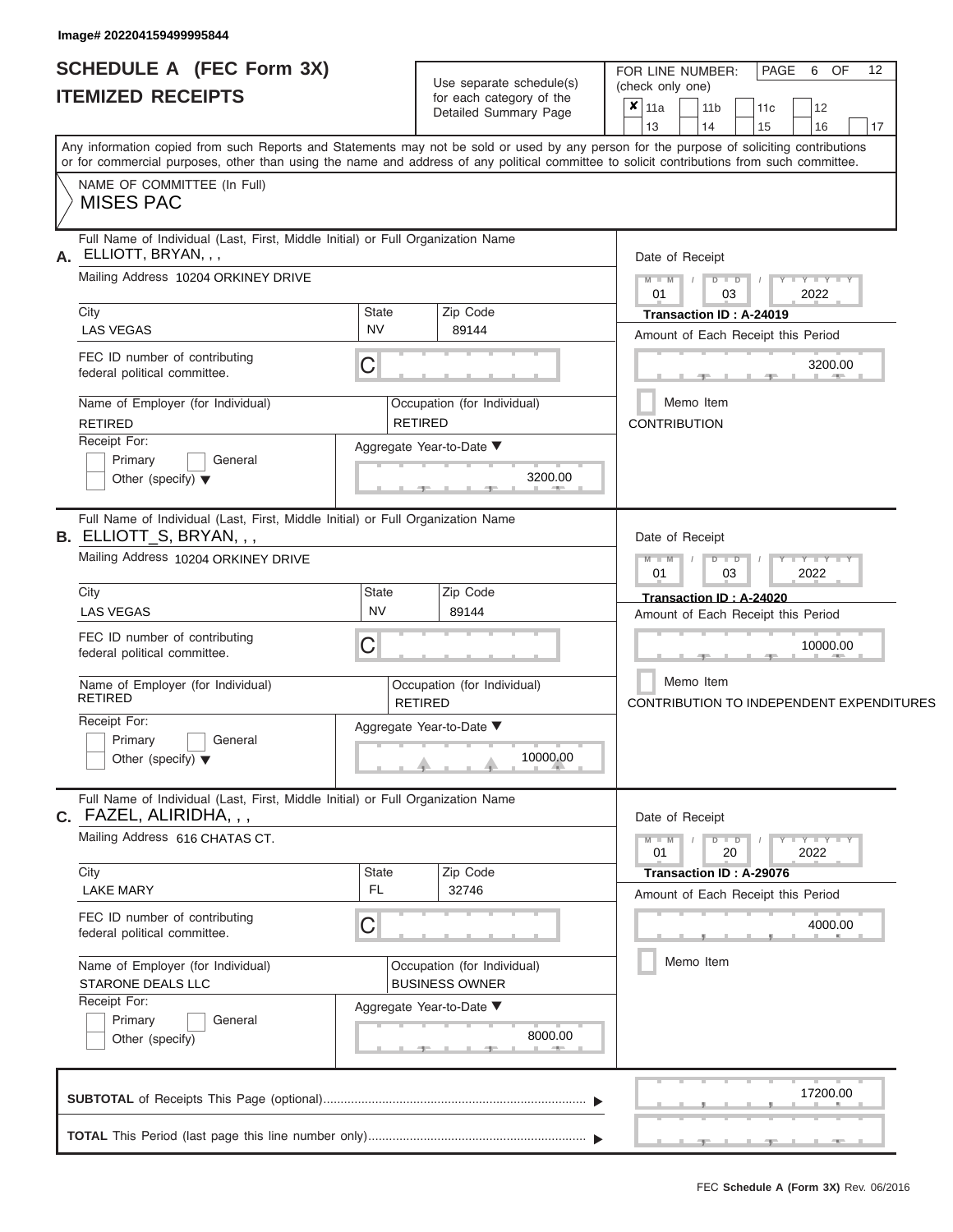#### **Image# 202204159499995845**

|                          | <b>SCHEDULE A (FEC Form 3X)</b> |
|--------------------------|---------------------------------|
| <b>ITEMIZED RECEIPTS</b> |                                 |

| SCHEDULE A (FEC Form 3X)<br><b>ITEMIZED RECEIPTS</b>                                                               | Use separate schedule(s)<br>for each category of the                     | 12<br>FOR LINE NUMBER:<br>PAGE<br><b>OF</b><br>7<br>(check only one)                                                                                                                                                                                                                    |  |  |
|--------------------------------------------------------------------------------------------------------------------|--------------------------------------------------------------------------|-----------------------------------------------------------------------------------------------------------------------------------------------------------------------------------------------------------------------------------------------------------------------------------------|--|--|
|                                                                                                                    | Detailed Summary Page                                                    | $\boldsymbol{x}$<br>11a<br>11 <sub>b</sub><br>12<br>11 <sub>c</sub><br>13<br>14<br>15<br>16<br>17                                                                                                                                                                                       |  |  |
|                                                                                                                    |                                                                          | Any information copied from such Reports and Statements may not be sold or used by any person for the purpose of soliciting contributions<br>or for commercial purposes, other than using the name and address of any political committee to solicit contributions from such committee. |  |  |
| NAME OF COMMITTEE (In Full)<br><b>MISES PAC</b>                                                                    |                                                                          |                                                                                                                                                                                                                                                                                         |  |  |
| Full Name of Individual (Last, First, Middle Initial) or Full Organization Name<br>FAZEL, ALIRIDHA, , ,            |                                                                          | Date of Receipt                                                                                                                                                                                                                                                                         |  |  |
| Mailing Address 616 CHATAS CT.                                                                                     |                                                                          | $M = M$ /<br>$D$ $D$<br>$\mathbf{I} = \mathbf{Y} + \mathbf{Y}$<br>01<br>20<br>2022                                                                                                                                                                                                      |  |  |
| City<br><b>LAKE MARY</b>                                                                                           | <b>State</b><br>Zip Code<br><b>FL</b><br>32746                           | Transaction ID: A-29077<br>Amount of Each Receipt this Period                                                                                                                                                                                                                           |  |  |
| FEC ID number of contributing<br>federal political committee.                                                      | C                                                                        | 4000.00<br><b>AND IN</b>                                                                                                                                                                                                                                                                |  |  |
| Name of Employer (for Individual)<br><b>STARONE DEALS LLC</b>                                                      | Occupation (for Individual)<br><b>BUSINESS OWNER</b>                     | Memo Item                                                                                                                                                                                                                                                                               |  |  |
| Receipt For:<br>Primary<br>General<br>Other (specify) $\blacktriangledown$                                         | Aggregate Year-to-Date ▼<br>8000.00<br><b>Contract Contract Contract</b> |                                                                                                                                                                                                                                                                                         |  |  |
| Full Name of Individual (Last, First, Middle Initial) or Full Organization Name<br><b>B.</b> GAMBRELL, JORDAN, , , |                                                                          | Date of Receipt                                                                                                                                                                                                                                                                         |  |  |
| Mailing Address 305 KENT ROAD                                                                                      |                                                                          | $M - M$<br>$D$ $D$<br>$T - Y = T - T$<br>01<br>2022<br>13                                                                                                                                                                                                                               |  |  |
| City<br><b>NASHVILLE</b>                                                                                           | State<br>Zip Code<br><b>TN</b><br>37214                                  | Transaction ID: A-29080<br>Amount of Each Receipt this Period                                                                                                                                                                                                                           |  |  |
| FEC ID number of contributing<br>federal political committee.                                                      | C                                                                        | 1000.00                                                                                                                                                                                                                                                                                 |  |  |
| Name of Employer (for Individual)<br><b>SELF EMPLOYED</b>                                                          | Occupation (for Individual)<br>PROPERTY MANAGER                          | Memo Item<br><b>CONTRIBUTION</b>                                                                                                                                                                                                                                                        |  |  |
| Receipt For:<br>Primary<br>General                                                                                 | Aggregate Year-to-Date ▼                                                 |                                                                                                                                                                                                                                                                                         |  |  |
| Other (specify) $\blacktriangledown$                                                                               | 2000.00                                                                  |                                                                                                                                                                                                                                                                                         |  |  |
| Full Name of Individual (Last, First, Middle Initial) or Full Organization Name<br>C. GAMBRELL, JORDAN, , ,        |                                                                          | Date of Receipt                                                                                                                                                                                                                                                                         |  |  |
| Mailing Address 305 KENT ROAD                                                                                      |                                                                          | $M - M$<br>$D$ $D$<br>$T$ $T$ $T$ $T$ $T$ $T$ $T$ $T$ $T$<br>01<br>13<br>2022                                                                                                                                                                                                           |  |  |
| City<br><b>NASHVILLE</b>                                                                                           | <b>State</b><br>Zip Code<br><b>TN</b><br>37214                           | Transaction ID: A-29082<br>Amount of Each Receipt this Period                                                                                                                                                                                                                           |  |  |
| FEC ID number of contributing<br>federal political committee.                                                      | C                                                                        | 1000.00                                                                                                                                                                                                                                                                                 |  |  |
| Name of Employer (for Individual)<br><b>SELF EMPLOYED</b>                                                          | Occupation (for Individual)<br>PROPERTY MANAGER                          | Memo Item<br><b>CONTRIBUTION</b>                                                                                                                                                                                                                                                        |  |  |
| Receipt For:<br>Primary<br>General<br>Other (specify)                                                              | Aggregate Year-to-Date ▼<br>2000.00<br>$-1$                              |                                                                                                                                                                                                                                                                                         |  |  |
|                                                                                                                    |                                                                          | 6000.00                                                                                                                                                                                                                                                                                 |  |  |
|                                                                                                                    |                                                                          | $-1$                                                                                                                                                                                                                                                                                    |  |  |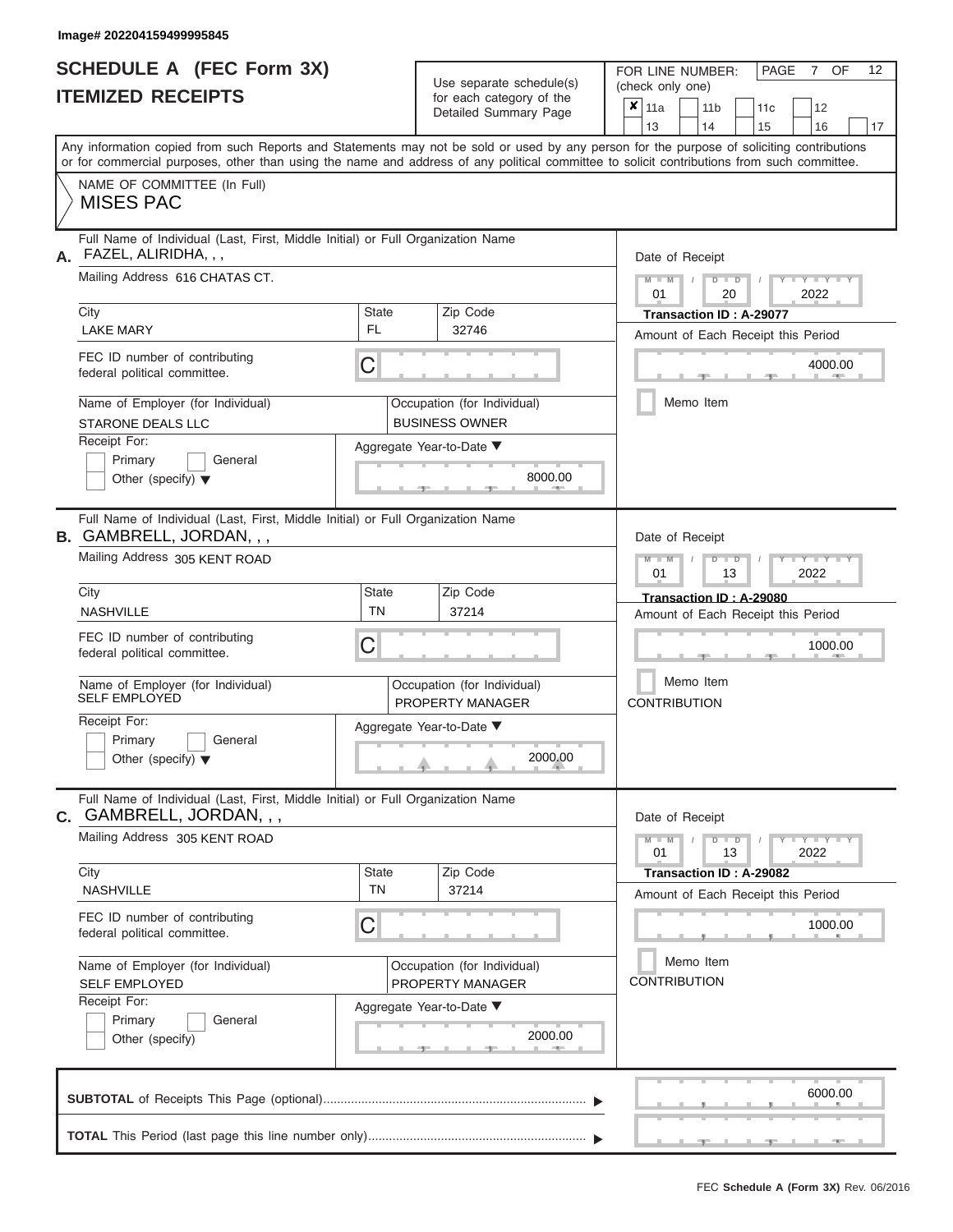# **SCHEDULE A (FEC Form 3X)**

| <b>SCHEDULE A (FEC Form 3X)</b><br><b>ITEMIZED RECEIPTS</b>                                                                                     | Use separate schedule(s)<br>for each category of the<br>Detailed Summary Page                                                                                                                                                                                                           | 12<br>PAGE<br>8 OF<br>FOR LINE NUMBER:<br>(check only one)<br>×<br>11a<br>11 <sub>b</sub><br>12<br>11c                  |
|-------------------------------------------------------------------------------------------------------------------------------------------------|-----------------------------------------------------------------------------------------------------------------------------------------------------------------------------------------------------------------------------------------------------------------------------------------|-------------------------------------------------------------------------------------------------------------------------|
| NAME OF COMMITTEE (In Full)                                                                                                                     | Any information copied from such Reports and Statements may not be sold or used by any person for the purpose of soliciting contributions<br>or for commercial purposes, other than using the name and address of any political committee to solicit contributions from such committee. | 13<br>14<br>16<br>17<br>15                                                                                              |
| <b>MISES PAC</b>                                                                                                                                |                                                                                                                                                                                                                                                                                         |                                                                                                                         |
| KINSELLA_S, NORMAN STEPHAN, , ,<br>А.<br>Mailing Address 3101 AVALON PLACE<br>City                                                              | Full Name of Individual (Last, First, Middle Initial) or Full Organization Name<br>Zip Code<br><b>State</b>                                                                                                                                                                             | Date of Receipt<br>$M - M$<br>$D$ $\Box$ $D$<br>$Y - Y - Y$<br>2022<br>18<br>01<br>Transaction ID: A-24022              |
| <b>HOUSTON</b><br>FEC ID number of contributing<br>federal political committee.                                                                 | <b>TX</b><br>77019<br>C                                                                                                                                                                                                                                                                 | Amount of Each Receipt this Period<br>1000.00                                                                           |
| Name of Employer (for Individual)<br><b>INFORMATION REQUESTED</b><br>Receipt For:<br>Primary<br>General<br>Other (specify) $\blacktriangledown$ | Occupation (for Individual)<br><b>INFORMATION REQUESTED</b><br>Aggregate Year-to-Date ▼<br>1000.00                                                                                                                                                                                      | Memo Item<br>CONTRIBUTION TO INDEPENDENT EXPENDITURES                                                                   |
| <b>B.</b> MORGAN_S, COLIN,,,<br>Mailing Address 27730 NORTHEAST 146TH WAY                                                                       | Full Name of Individual (Last, First, Middle Initial) or Full Organization Name                                                                                                                                                                                                         | Date of Receipt<br>$M - M$<br>Y L Y L Y<br>$D$ $D$<br>2022<br>03<br>01                                                  |
| City<br><b>DUVALL</b>                                                                                                                           | Zip Code<br><b>State</b><br><b>WA</b><br>98019                                                                                                                                                                                                                                          | Transaction ID: A-24021<br>Amount of Each Receipt this Period                                                           |
| FEC ID number of contributing<br>federal political committee.                                                                                   | С                                                                                                                                                                                                                                                                                       | 1500.00                                                                                                                 |
| Name of Employer (for Individual)<br><b>PROGRAMMER</b>                                                                                          | Occupation (for Individual)<br><b>TECH</b>                                                                                                                                                                                                                                              | Memo Item<br>CONTRIBUTION TO INDEPENDENT EXPENDITURES                                                                   |
| Receipt For:<br>Primary<br>General<br>Other (specify) $\blacktriangledown$                                                                      | Aggregate Year-to-Date ▼<br>1500.00                                                                                                                                                                                                                                                     |                                                                                                                         |
| C. NEMCHENOK, JACOB, , ,                                                                                                                        | Full Name of Individual (Last, First, Middle Initial) or Full Organization Name                                                                                                                                                                                                         | Date of Receipt                                                                                                         |
| Mailing Address 295 LYNN SHORE DRIVE<br>295 LYNN SHORE DRIVE 508<br>City<br><b>LYNN</b>                                                         | Zip Code<br><b>State</b><br>МA<br>01902                                                                                                                                                                                                                                                 | $M - M$<br>$D$ $D$<br>$-Y - Y - Y$<br>01<br>14<br>2022<br>Transaction ID: A-29078<br>Amount of Each Receipt this Period |
| FEC ID number of contributing<br>federal political committee.                                                                                   | С                                                                                                                                                                                                                                                                                       | 1200.00                                                                                                                 |
| Name of Employer (for Individual)<br>LOOMIS, SAYLES & CO.<br>Receipt For:<br>Primary<br>General<br>Other (specify)                              | Occupation (for Individual)<br><b>BUSINESS ANALYST</b><br>Aggregate Year-to-Date ▼<br>2400.00                                                                                                                                                                                           | Memo Item<br><b>CONTRIBUTION</b>                                                                                        |
|                                                                                                                                                 |                                                                                                                                                                                                                                                                                         | 3700.00                                                                                                                 |
|                                                                                                                                                 |                                                                                                                                                                                                                                                                                         |                                                                                                                         |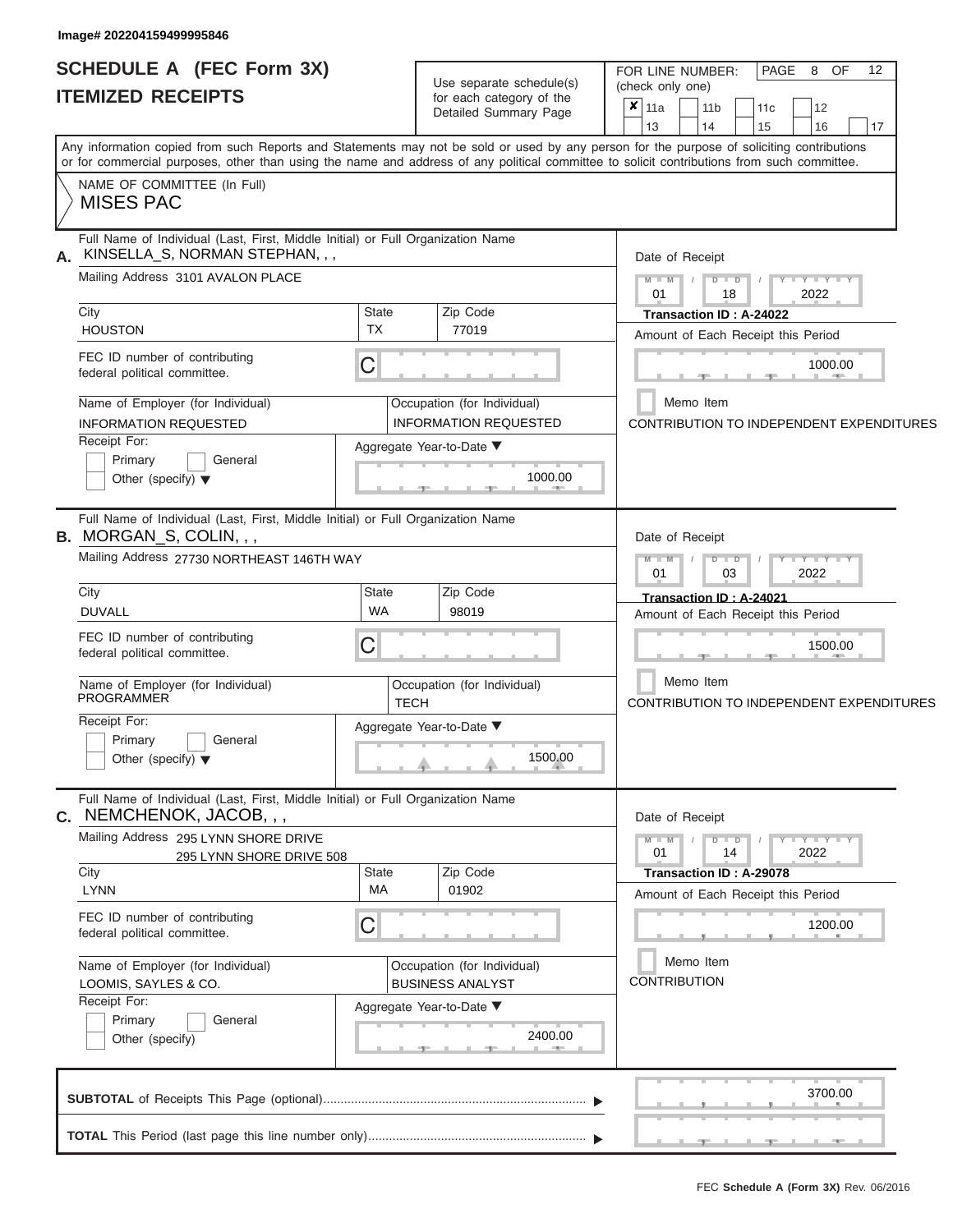# **SCHEDULE A (FEC Form 3X)**

FOR LINE NUMBER:

| <b>ITEMIZED RECEIPTS</b>                                                                                            |                                                    | Use separate schedule(s)<br>for each category of the<br>Detailed Summary Page | (check only one)<br>$x _{11a}$<br>12<br>11 <sub>b</sub><br>11 <sub>c</sub><br>14<br>13<br>15<br>17<br>16                                                                                                                                                                                |  |  |  |
|---------------------------------------------------------------------------------------------------------------------|----------------------------------------------------|-------------------------------------------------------------------------------|-----------------------------------------------------------------------------------------------------------------------------------------------------------------------------------------------------------------------------------------------------------------------------------------|--|--|--|
|                                                                                                                     |                                                    |                                                                               | Any information copied from such Reports and Statements may not be sold or used by any person for the purpose of soliciting contributions<br>or for commercial purposes, other than using the name and address of any political committee to solicit contributions from such committee. |  |  |  |
| NAME OF COMMITTEE (In Full)<br><b>MISES PAC</b>                                                                     |                                                    |                                                                               |                                                                                                                                                                                                                                                                                         |  |  |  |
| Full Name of Individual (Last, First, Middle Initial) or Full Organization Name<br>NEMCHENOK, JACOB, , ,<br>А.      |                                                    |                                                                               | Date of Receipt                                                                                                                                                                                                                                                                         |  |  |  |
| Mailing Address 295 LYNN SHORE DRIVE<br>295 LYNN SHORE DRIVE 508                                                    |                                                    |                                                                               | $M - M$<br>$D$ $D$<br>$Y - Y - I$<br>01<br>2022<br>14                                                                                                                                                                                                                                   |  |  |  |
| City<br><b>LYNN</b>                                                                                                 | <b>State</b><br>МA                                 | Zip Code<br>01902                                                             | Transaction ID: A-29079<br>Amount of Each Receipt this Period                                                                                                                                                                                                                           |  |  |  |
| FEC ID number of contributing<br>federal political committee.                                                       | С                                                  |                                                                               | 1200.00                                                                                                                                                                                                                                                                                 |  |  |  |
| Name of Employer (for Individual)<br>LOOMIS, SAYLES & CO.<br>Receipt For:                                           |                                                    | Occupation (for Individual)<br><b>BUSINESS ANALYST</b>                        | Memo Item<br><b>CONTRIBUTION</b>                                                                                                                                                                                                                                                        |  |  |  |
| Primary<br>General<br>Other (specify) $\blacktriangledown$                                                          |                                                    | Aggregate Year-to-Date ▼<br>2400.00                                           |                                                                                                                                                                                                                                                                                         |  |  |  |
| Full Name of Individual (Last, First, Middle Initial) or Full Organization Name<br><b>B. SCHMITT, MARGARET, , ,</b> |                                                    |                                                                               | Date of Receipt                                                                                                                                                                                                                                                                         |  |  |  |
| Mailing Address 1030 HERSHEY MILL ROAD                                                                              | $M - M$<br>$-Y$<br>D<br>$\Box$<br>2022<br>01<br>14 |                                                                               |                                                                                                                                                                                                                                                                                         |  |  |  |
| City<br><b>WEST CHESTER</b>                                                                                         | State<br>PA                                        | Zip Code<br>19380                                                             | Transaction ID: A-29074<br>Amount of Each Receipt this Period                                                                                                                                                                                                                           |  |  |  |
| FEC ID number of contributing<br>federal political committee.                                                       | C                                                  |                                                                               | 5000.00                                                                                                                                                                                                                                                                                 |  |  |  |
| Name of Employer (for Individual)<br><b>WAHL FAMILY DENTISTRY</b>                                                   |                                                    | Occupation (for Individual)<br><b>DENTIST</b>                                 | Memo Item                                                                                                                                                                                                                                                                               |  |  |  |
| Receipt For:<br>Primary<br>General<br>Other (specify) $\blacktriangledown$                                          |                                                    | Aggregate Year-to-Date ▼<br>10000.00                                          |                                                                                                                                                                                                                                                                                         |  |  |  |
| Full Name of Individual (Last, First, Middle Initial) or Full Organization Name<br><b>C. SCHMITT, MARGARET, , ,</b> |                                                    |                                                                               | Date of Receipt                                                                                                                                                                                                                                                                         |  |  |  |
| Mailing Address 1030 HERSHEY MILL ROAD                                                                              |                                                    | $M - M$<br>$D$ $D$<br>$T - Y - T - Y - T - Y$<br>01<br>14<br>2022             |                                                                                                                                                                                                                                                                                         |  |  |  |
| City<br><b>WEST CHESTER</b>                                                                                         | State<br>PA                                        | Zip Code<br>19380                                                             | Transaction ID: A-29075<br>Amount of Each Receipt this Period                                                                                                                                                                                                                           |  |  |  |
| FEC ID number of contributing<br>federal political committee.                                                       | Ĉ                                                  |                                                                               | 5000.00                                                                                                                                                                                                                                                                                 |  |  |  |
| Name of Employer (for Individual)<br>WAHL FAMILY DENTISTRY                                                          |                                                    | Occupation (for Individual)<br><b>DENTIST</b>                                 | Memo Item<br><b>CONTRIBUTION</b>                                                                                                                                                                                                                                                        |  |  |  |
| Receipt For:<br>Primary<br>General<br>Other (specify)                                                               |                                                    | Aggregate Year-to-Date ▼<br>10000.00                                          |                                                                                                                                                                                                                                                                                         |  |  |  |
|                                                                                                                     |                                                    |                                                                               | 11200.00                                                                                                                                                                                                                                                                                |  |  |  |
|                                                                                                                     |                                                    |                                                                               |                                                                                                                                                                                                                                                                                         |  |  |  |

PAGE 9 OF 12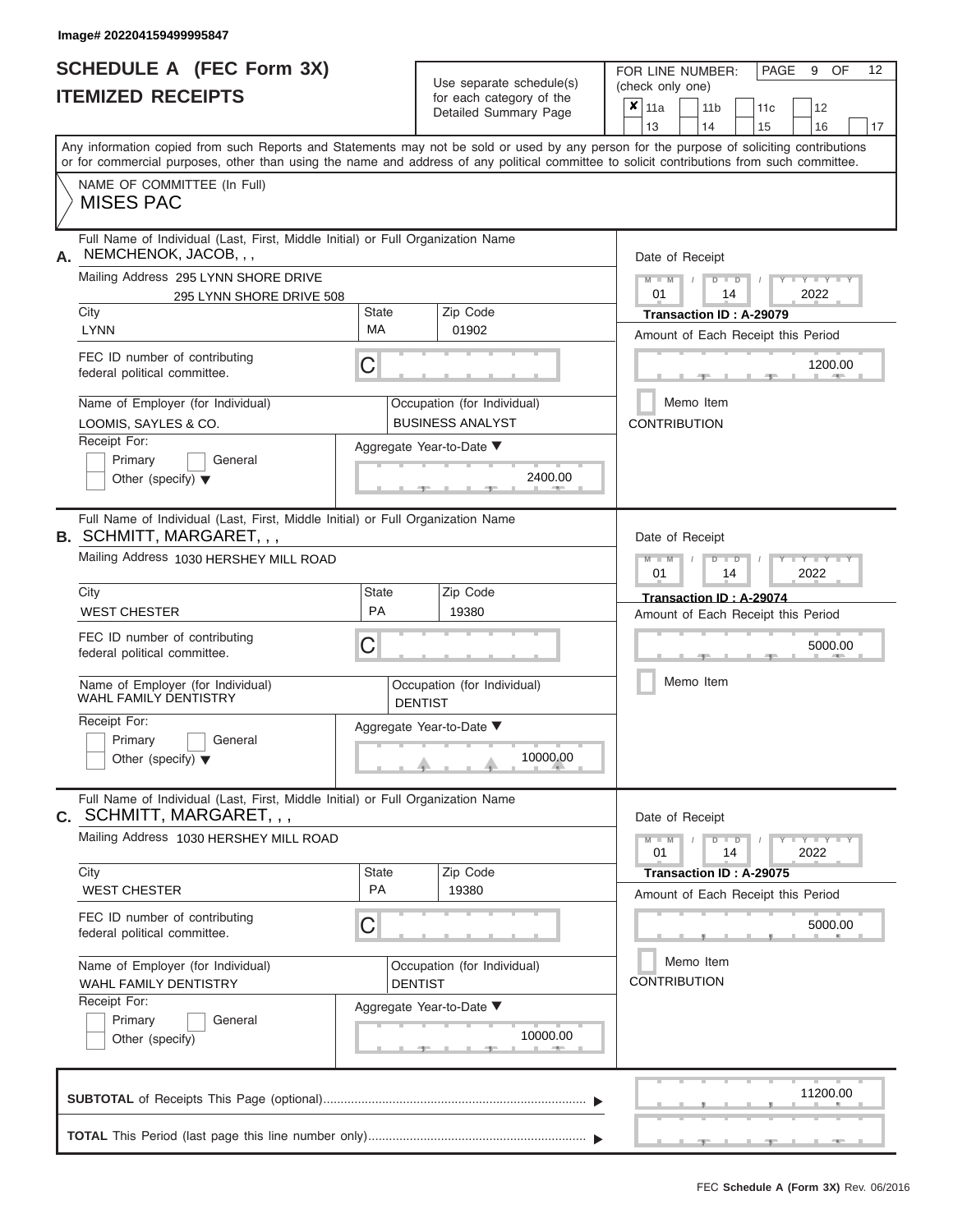#### **Image# 202204159499995848**

ı

|                          | <b>SCHEDULE A (FEC Form 3X)</b> |
|--------------------------|---------------------------------|
| <b>ITEMIZED RECEIPTS</b> |                                 |

Use separate schedule(s) (check only one)<br>for each category of the  $\begin{array}{|c|c|c|c|c|}\n\hline\n\text{Initial Summary goes} & & \text{with } & \text{with } & \text{with } & \text{with } & \text{with } & \text{with } & \text{with } & \text{with } & \text{with } & \text{with } & \text{with } & \text{with } & \text{with } & \text{with } & \text{with } & \text{with } & \text{with } & \text{with } & \text{with } & \text{with } & \text$ 

FOR LINE NUMBER:

 $\overline{\phantom{0}}$ 

PAGE 10 OF 12

 $\overline{\phantom{0}}$ 

|                                                                                                                                            |                                                                                 | Detailed Summary Page                                      | $\boldsymbol{x}$  <br>11a<br>11 <sub>b</sub><br>12<br>11c<br>13<br>16<br>14<br>15<br>17                                                   |  |  |  |
|--------------------------------------------------------------------------------------------------------------------------------------------|---------------------------------------------------------------------------------|------------------------------------------------------------|-------------------------------------------------------------------------------------------------------------------------------------------|--|--|--|
| or for commercial purposes, other than using the name and address of any political committee to solicit contributions from such committee. |                                                                                 |                                                            | Any information copied from such Reports and Statements may not be sold or used by any person for the purpose of soliciting contributions |  |  |  |
| NAME OF COMMITTEE (In Full)<br><b>MISES PAC</b>                                                                                            |                                                                                 |                                                            |                                                                                                                                           |  |  |  |
| STRACHAN, CRAIG, , ,<br>А.                                                                                                                 | Full Name of Individual (Last, First, Middle Initial) or Full Organization Name |                                                            |                                                                                                                                           |  |  |  |
| Mailing Address 21980 SADDLE PEAK ROAD                                                                                                     |                                                                                 |                                                            | $Y = Y =$<br>$D$ $\Box$ $D$<br>$M - M$<br>2022<br>01<br>14                                                                                |  |  |  |
| City<br><b>TOPANGA</b>                                                                                                                     | State<br>CA                                                                     | Zip Code<br>90290                                          | Transaction ID: A-29081<br>Amount of Each Receipt this Period                                                                             |  |  |  |
| FEC ID number of contributing<br>federal political committee.                                                                              | С                                                                               |                                                            | 1000.00<br><b>AND</b>                                                                                                                     |  |  |  |
| Name of Employer (for Individual)<br><b>SELF</b>                                                                                           |                                                                                 | Occupation (for Individual)<br><b>REAL ESTATE INVESTOR</b> | Memo Item<br><b>CONTRIBUTION</b>                                                                                                          |  |  |  |
| Receipt For:<br>Primary<br>General<br>Other (specify) $\blacktriangledown$                                                                 |                                                                                 | Aggregate Year-to-Date ▼<br>1000.00                        |                                                                                                                                           |  |  |  |
| Full Name of Individual (Last, First, Middle Initial) or Full Organization Name<br><b>B. UNITEMIZED CONTRIBUTIONS</b>                      |                                                                                 |                                                            | Date of Receipt                                                                                                                           |  |  |  |
| <b>Mailing Address</b>                                                                                                                     |                                                                                 |                                                            | $D - I - D$<br>$-Y - Y - Y - Y$<br>$M - M$<br>2022<br>01<br>31                                                                            |  |  |  |
| City                                                                                                                                       | State                                                                           | Zip Code                                                   | Transaction ID: A-29073<br>Amount of Each Receipt this Period                                                                             |  |  |  |
| FEC ID number of contributing<br>federal political committee.                                                                              | C                                                                               |                                                            | 17877.13                                                                                                                                  |  |  |  |
| Name of Employer (for Individual)                                                                                                          |                                                                                 | Occupation (for Individual)                                | Memo Item<br>UNITEMIZED CONTRIBUTIONS                                                                                                     |  |  |  |
| Receipt For:<br>Primary<br>General<br>Other (specify) $\blacktriangledown$                                                                 |                                                                                 | Aggregate Year-to-Date ▼<br>17877.13                       |                                                                                                                                           |  |  |  |
| Full Name of Individual (Last, First, Middle Initial) or Full Organization Name<br>UNITEMIZED CONTRIBUTIONS<br>С.                          |                                                                                 |                                                            | Date of Receipt                                                                                                                           |  |  |  |
| <b>Mailing Address</b>                                                                                                                     |                                                                                 |                                                            | $-Y - Y - Y - Y$<br>$M - M$<br>$D$ $D$<br>28<br>2022<br>02                                                                                |  |  |  |
| City                                                                                                                                       | State                                                                           | Zip Code                                                   | Transaction ID: A-29084<br>Amount of Each Receipt this Period                                                                             |  |  |  |
| FEC ID number of contributing<br>federal political committee.                                                                              | C                                                                               |                                                            | 18940.15                                                                                                                                  |  |  |  |
| Name of Employer (for Individual)                                                                                                          |                                                                                 | Occupation (for Individual)                                | Memo Item                                                                                                                                 |  |  |  |
| Receipt For:<br>Primary<br>General<br>Other (specify)                                                                                      |                                                                                 | Aggregate Year-to-Date ▼<br>56020.63                       |                                                                                                                                           |  |  |  |
|                                                                                                                                            |                                                                                 |                                                            | 37817.28                                                                                                                                  |  |  |  |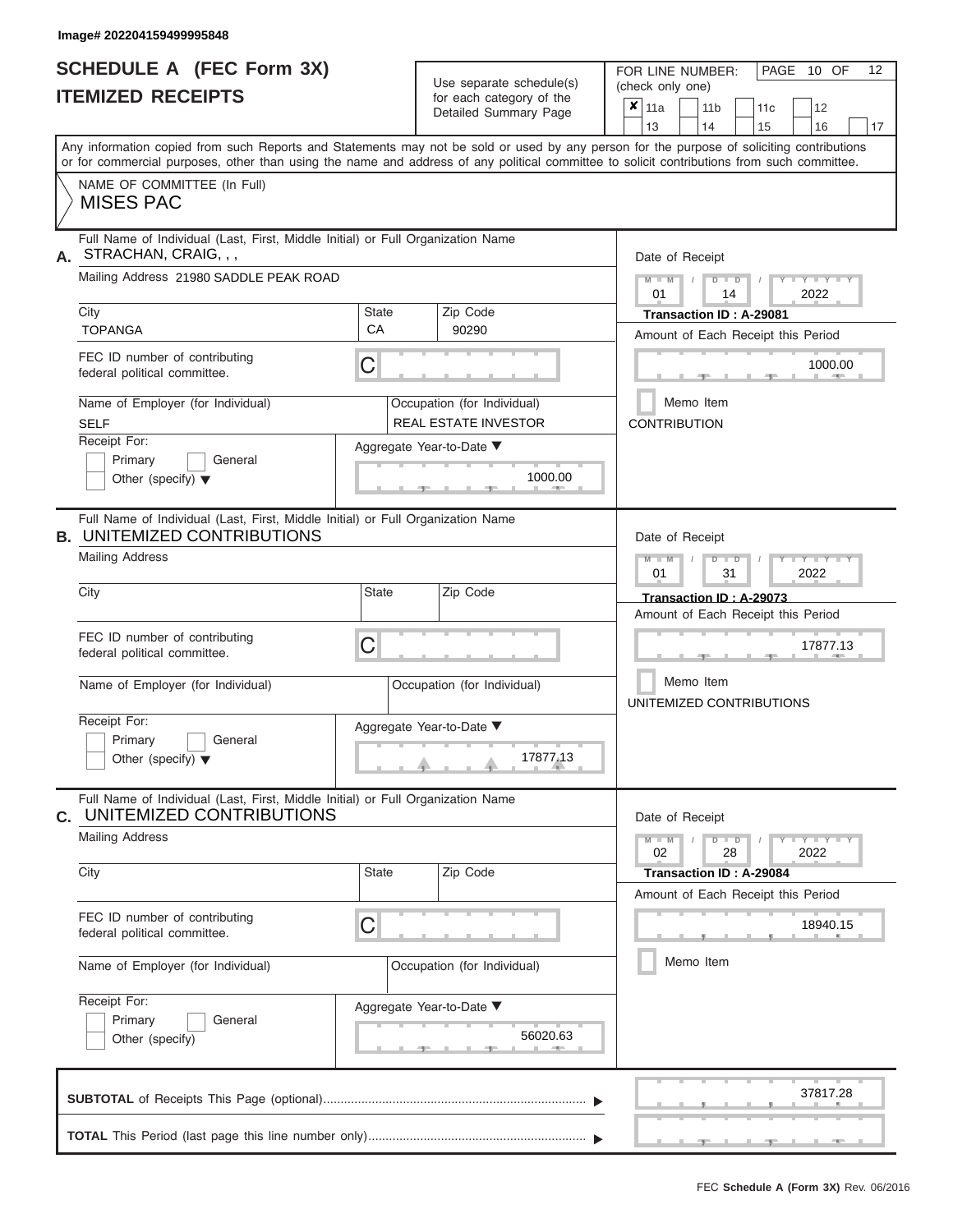| <b>SCHEDULE A (FEC Form 3X)</b> |  |
|---------------------------------|--|
| <b>ITEMIZED RECEIPTS</b>        |  |

| SCHEDULE A (FEC Form 3X)                                   |                                                                                                                                                                                                                                                                                         | Use separate schedule(s) | FOR LINE NUMBER:<br>(check only one)              |                             | 12<br>PAGE 11 OF        |                                         |
|------------------------------------------------------------|-----------------------------------------------------------------------------------------------------------------------------------------------------------------------------------------------------------------------------------------------------------------------------------------|--------------------------|---------------------------------------------------|-----------------------------|-------------------------|-----------------------------------------|
|                                                            | <b>ITEMIZED RECEIPTS</b>                                                                                                                                                                                                                                                                |                          | for each category of the<br>Detailed Summary Page | $\mathbf{x}$<br>  11a<br>13 | 11 <sub>b</sub><br>14   | 12<br>11 <sub>c</sub><br>15<br>16<br>17 |
|                                                            | Any information copied from such Reports and Statements may not be sold or used by any person for the purpose of soliciting contributions<br>or for commercial purposes, other than using the name and address of any political committee to solicit contributions from such committee. |                          |                                                   |                             |                         |                                         |
|                                                            | NAME OF COMMITTEE (In Full)<br><b>MISES PAC</b>                                                                                                                                                                                                                                         |                          |                                                   |                             |                         |                                         |
| А.                                                         | Full Name of Individual (Last, First, Middle Initial) or Full Organization Name<br>UNITEMIZED CONTRIBUTIONS                                                                                                                                                                             |                          |                                                   |                             | Date of Receipt         |                                         |
|                                                            | <b>Mailing Address</b>                                                                                                                                                                                                                                                                  |                          |                                                   | $M = M$ /<br>02             | $D$ $D$<br>28           | $Y - Y - I$<br>2022                     |
|                                                            | City                                                                                                                                                                                                                                                                                    | State                    | Zip Code                                          |                             | Transaction ID: A-29085 | Amount of Each Receipt this Period      |
|                                                            | FEC ID number of contributing<br>federal political committee.                                                                                                                                                                                                                           | С                        |                                                   |                             |                         | 19203.35<br><b>AND A</b>                |
|                                                            | Name of Employer (for Individual)                                                                                                                                                                                                                                                       |                          | Occupation (for Individual)                       |                             | Memo Item               |                                         |
|                                                            | Receipt For:<br>Primary<br>General<br>Other (specify) $\blacktriangledown$                                                                                                                                                                                                              |                          | Aggregate Year-to-Date ▼<br>56020.63              |                             |                         |                                         |
| В.                                                         | Full Name of Individual (Last, First, Middle Initial) or Full Organization Name<br><b>Mailing Address</b>                                                                                                                                                                               |                          | $M - M$                                           | Date of Receipt<br>$D$ $D$  |                         |                                         |
|                                                            | City                                                                                                                                                                                                                                                                                    | <b>State</b>             | Zip Code                                          |                             |                         | Amount of Each Receipt this Period      |
|                                                            | FEC ID number of contributing<br>С<br>federal political committee.                                                                                                                                                                                                                      |                          |                                                   |                             |                         | <b>ARCHITECT</b>                        |
|                                                            | Name of Employer (for Individual)                                                                                                                                                                                                                                                       |                          | Occupation (for Individual)                       | Memo Item                   |                         |                                         |
|                                                            | Receipt For:                                                                                                                                                                                                                                                                            |                          | Aggregate Year-to-Date ▼                          |                             |                         |                                         |
| Primary<br>General<br>Other (specify) $\blacktriangledown$ |                                                                                                                                                                                                                                                                                         |                          |                                                   |                             |                         |                                         |
| C.                                                         | Full Name of Individual (Last, First, Middle Initial) or Full Organization Name                                                                                                                                                                                                         |                          | Date of Receipt                                   |                             |                         |                                         |
|                                                            | <b>Mailing Address</b>                                                                                                                                                                                                                                                                  |                          |                                                   | $M - M$                     | $D$ $\Box$ $D$          | $Y - Y - Y - Y - Y$                     |
|                                                            | City<br>State<br>FEC ID number of contributing<br>С<br>federal political committee.                                                                                                                                                                                                     |                          | Zip Code                                          |                             |                         | Amount of Each Receipt this Period      |
|                                                            |                                                                                                                                                                                                                                                                                         |                          |                                                   |                             |                         |                                         |
| Name of Employer (for Individual)                          |                                                                                                                                                                                                                                                                                         |                          | Occupation (for Individual)                       |                             | Memo Item               |                                         |
|                                                            | Receipt For:<br>Primary<br>General<br>Other (specify)                                                                                                                                                                                                                                   |                          | Aggregate Year-to-Date ▼<br><u>_______</u>        |                             |                         |                                         |
|                                                            |                                                                                                                                                                                                                                                                                         |                          |                                                   |                             |                         | 19203.35                                |
|                                                            |                                                                                                                                                                                                                                                                                         |                          |                                                   |                             |                         | 95120.63                                |